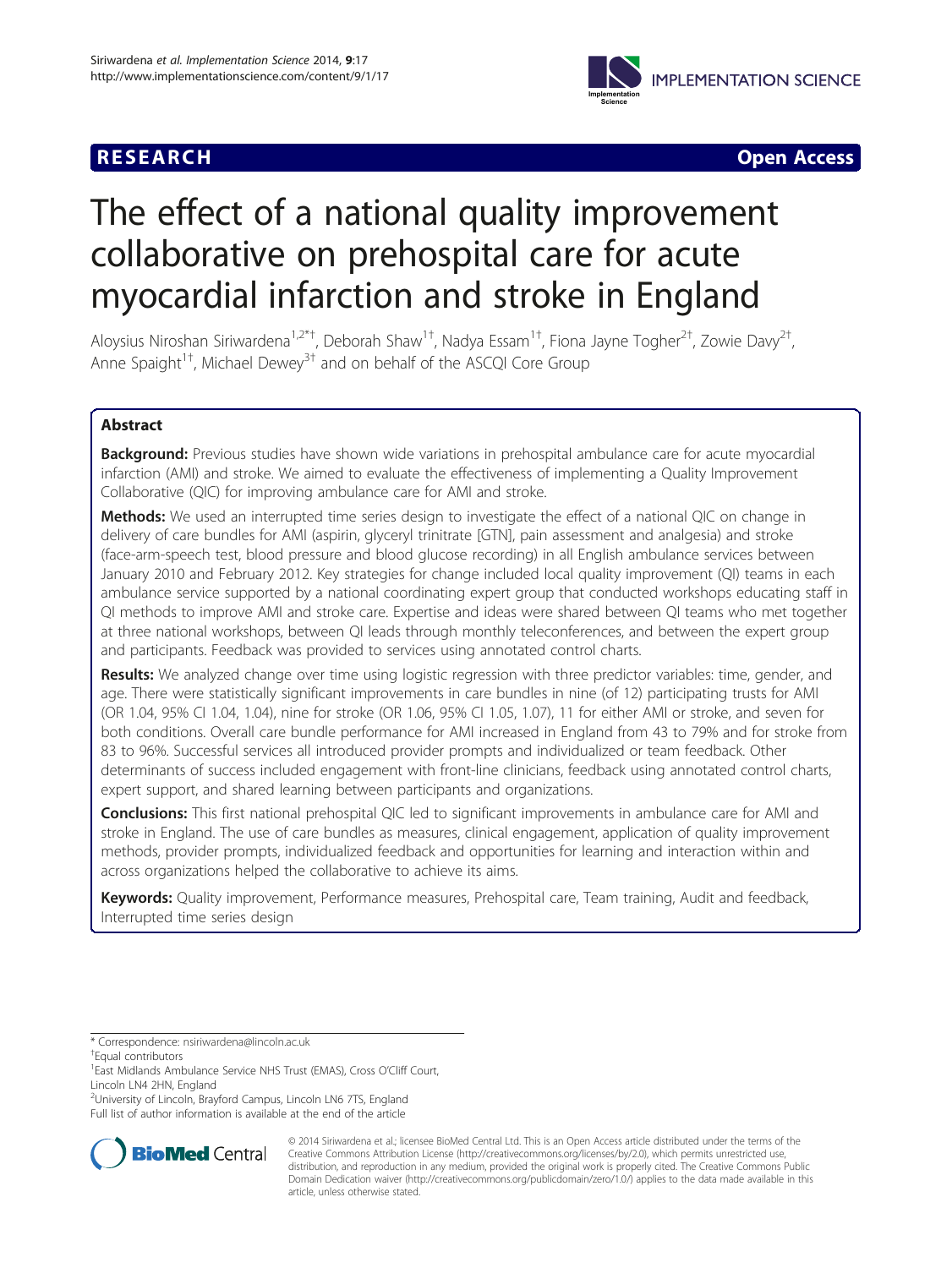# Background

The annual incidence of acute myocardial infarction (AMI) in the United Kingdom (UK) is approximately 268,000 cases [\[1](#page-7-0)], two-fifths of which result in sudden death. Stroke and transient ischaemic attack (TIA) has an incidence of 150,000 per year in the UK [[2\]](#page-7-0). AMI and stroke are the most common cause of death in the UK and a major cost to the economy. Ambulance services are usually the first healthcare response for these conditions.

Early recognition and treatment of AMI and stroke has the potential to improve patient experience, prevent deaths and reduce long-term ill-health and disability [[3,4\]](#page-7-0). Recent studies of ambulance service indicators in England have shown variations and shortfalls in prehospital care for AMI and stroke [[5\]](#page-7-0), making this a priority for improvement [[6\]](#page-7-0). Such variations are often due to clinician, patient or organizational factors [\[7,8](#page-7-0)].

Quality Improvement Collaboratives (QICs) are multiorganizational, multiprofessional initiatives in which improvement and clinical experts, using structured activities, engage clinicians to effect improvement in a specific area of practice [[9](#page-7-0)]. They have been used for over a quarter of a century in acute and primary care but, despite some positive evidence for their effectiveness [\[10\]](#page-7-0), until now there have been few published QICs involving ambulance services [\[11](#page-7-0)].

The Ambulance Services Cardiovascular Quality Initiative (ASCQI) aimed to evaluate the effectiveness of a national QIC for implementing more reliable, highquality prehospital care for AMI and stroke in England.

# Methods

# Design and setting

We used mixed methods with an interrupted time series design to determine the effect of the interventions in each trust and the collaborative as a whole, and a multiple case study approach [\[12](#page-7-0)] combining questionnaires, semi-structured interviews, observation of collaborative meetings, document analysis and pattern matching with time series data to understand how and why the collaborative led to improvement [[13\]](#page-8-0). The results of the interrupted time series and key findings from the multiple case study design are presented here.

The interrupted time series design was used to investigate the effect of the QIC on change in delivery of care bundles for AMI and between January 2010 and February 2012.

We included all twelve publicly funded National Health Service (NHS) ambulance organizations (trusts) in England comprising 22,117 ambulance clinicians providing urgent prehospital care to the whole population. Each trust covers a large geographical area and operates widely dispersed clinical teams where clinicians work under time pressures and respond to urgent conditions.

The study was approved as a Quality Improvement Project by participating ambulance services and independent review was undertaken by the University of Lincoln School of Health and Social Care Ethics Committee. The Engaging Ambulance Clinicians in Quality Improvement: Questionnaire Study was approved by the National Research Ethics Service Committee East Midlands – Nottingham 1 (REC reference: 10/H0403/83).

# Quality improvement collaborative (ASCQI) Collaborative background and aims

Prior to this study, in 2007, the National Ambulance Services Clinical Quality Group (NASCQG) was formed to measure clinical quality in ambulance services. The aim was to widen assessment beyond the previous primary indicator of response time. Clinical indicators were developed for five conditions, including AMI and stroke, which showed wide variations in care when they were introduced [\[5](#page-7-0)].

In 2009, we established a national QIC (ASCQI) funded by the Health Foundation, supported by Chief Executive Officers (CEOs) and Medical Directors of ambulance trusts, and reporting to the NASCQG. The QIC consisted of a national expert team that supported local QI teams in each ambulance service. Each ambulance service had a QI lead who sat on the NASCQG and led the local QI team within their service. The national expert team included two co-leads (one service/academic QI expert and one clinical expert), a project manager, QI leads from two other services, a QI fellow (QIF) from one service, a data analyst, two facilitators (one QI expert and one to support the team and its members), and administrative support.

We used a logic model (Figure [1](#page-2-0)) and programme theory to develop the QIC. This was based on a clear aim and measurement strategy, teamwork, national (external agent) support, local organizational support and multiple mechanisms for sharing learning [[14\]](#page-8-0).

#### Improvement measures

Although previous research has found that paramedic diagnosis of stroke (based on clinical presentation) [[15\]](#page-8-0) and AMI (based on clinical presentation and ECG) [[16\]](#page-8-0) is very accurate, we were interested in how paramedics managed patients with suspected AMI and stroke and how this could be improved. This was the critical issue for the quality of service provided, rather than whether the correct management was carried out only in those subsequently confirmed with these conditions.

A pre-existing care bundle for patients with a prehospital diagnosis of AMI and stroke was adopted as the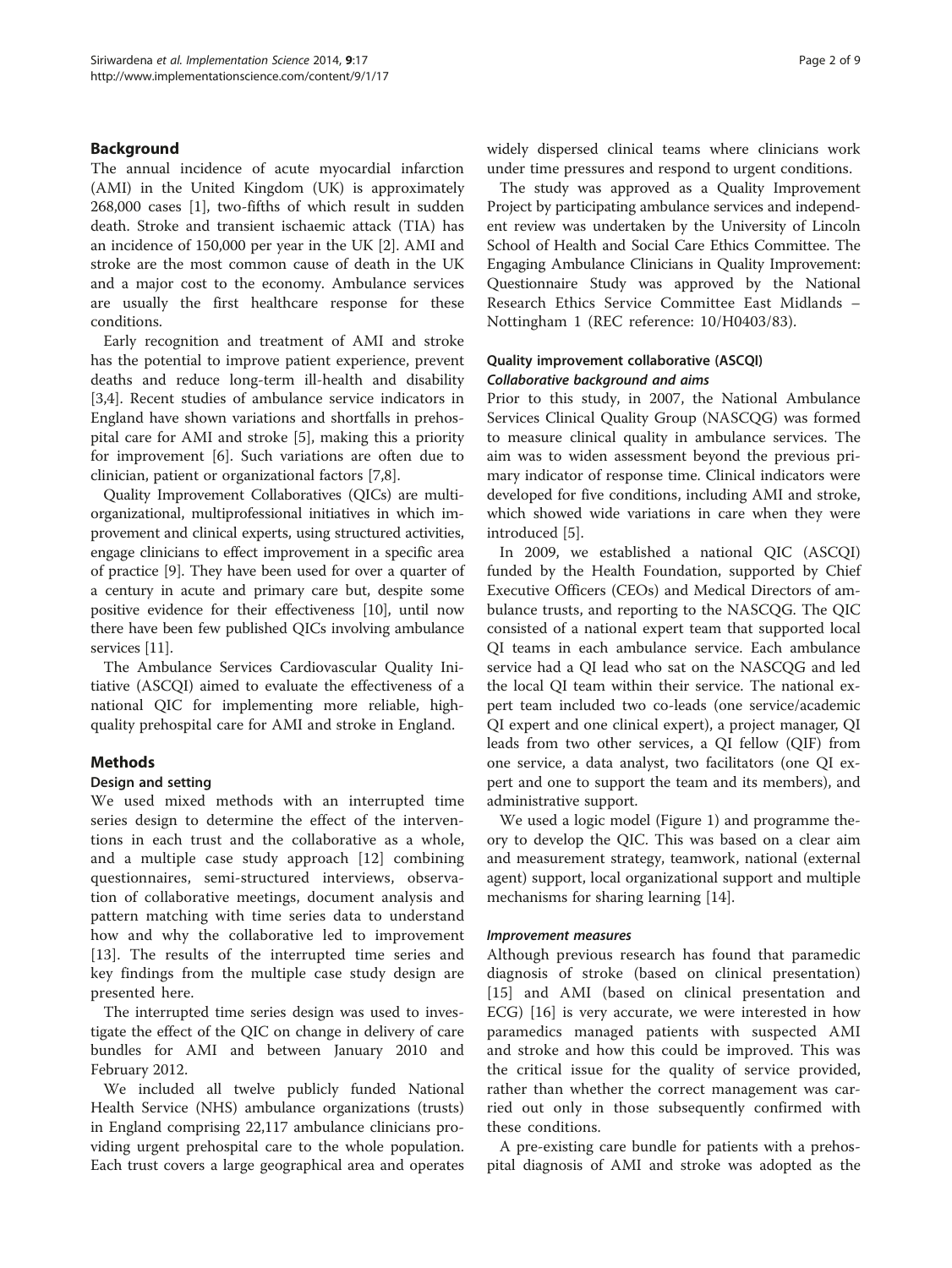<span id="page-2-0"></span>

key improvement measure (Table 1). A care bundle is a set of indicators, measured according to whether each was delivered for every eligible patient (unless there was a valid exception). For AMI this included aspirin, glyceryl trinitrate [GTN], pain assessment and analgesia, and for stroke, the face-arm-speech test, blood pressure and blood glucose recording [\[17](#page-8-0)]. These measures were based on evidence of best practice [\[18,19\]](#page-8-0) which had been translated into guidance adopted by UK ambulance services [[20](#page-8-0)].

#### Table 1 Care bundles for AMI and stroke

| Acute myocardial infarction (AMI) |                                         |  |  |  |  |
|-----------------------------------|-----------------------------------------|--|--|--|--|
| M1                                | Aspirin                                 |  |  |  |  |
| M <sub>2</sub>                    | <b>GTN</b>                              |  |  |  |  |
| M3                                | Initial pain score                      |  |  |  |  |
| M4                                | Final pain score (assumed intervention) |  |  |  |  |
| M5                                | Analgesia given                         |  |  |  |  |
| M5i                               | Morphine                                |  |  |  |  |
| M5ii                              | Morphine and/or Entonox                 |  |  |  |  |
| $M1 + M2 + M3 + M4 + M5$          | AMI Care bundle                         |  |  |  |  |
| <b>Stroke</b>                     |                                         |  |  |  |  |
| S1                                | FAST assessment recorded                |  |  |  |  |
| S2                                | Blood glucose recorded                  |  |  |  |  |
| S <sub>3</sub>                    | Blood pressure recorded                 |  |  |  |  |
| $S1 + S2 + S3$                    | Stroke care bundle                      |  |  |  |  |

#### Improvement activities

The local QI team in each ambulance trust set up collaborative workshops led by a QIF at each participating trust usually supported by the project manager or a QIF from another service. Workshops involved ambulance clinical staff including emergency care practitioners, paramedics, technicians, and emergency care assistants.

The collaborative workshops used QI methods that had been tried and tested in other healthcare settings including: analysis of barriers and facilitators to improvement using patient interviews and focus groups of staff [[8](#page-7-0)]; process maps, cause-and-effect (fishbone or Ishikawa) diagrams, and critical-to-quality trees to understand how best to improve processes; and plan-do-study-act cycles to test process redesign.

Interventions, designed to improve care were initially tested in small areas of individual trusts to address the issues or barriers they identified [[21\]](#page-8-0). If particular initiatives proved effective in those areas, these were spread more widely across a whole trust and shared with other trusts.

We encouraged services to develop and test contextually driven combinations of interventions, which formed a complex intervention, specific to each trust. Interventions included awareness days, information posters, 'reminder' pens and key fobs, educational work packages, presentations and fact sheets, assessment tools developed and equipment bags redesigned to support the delivery of the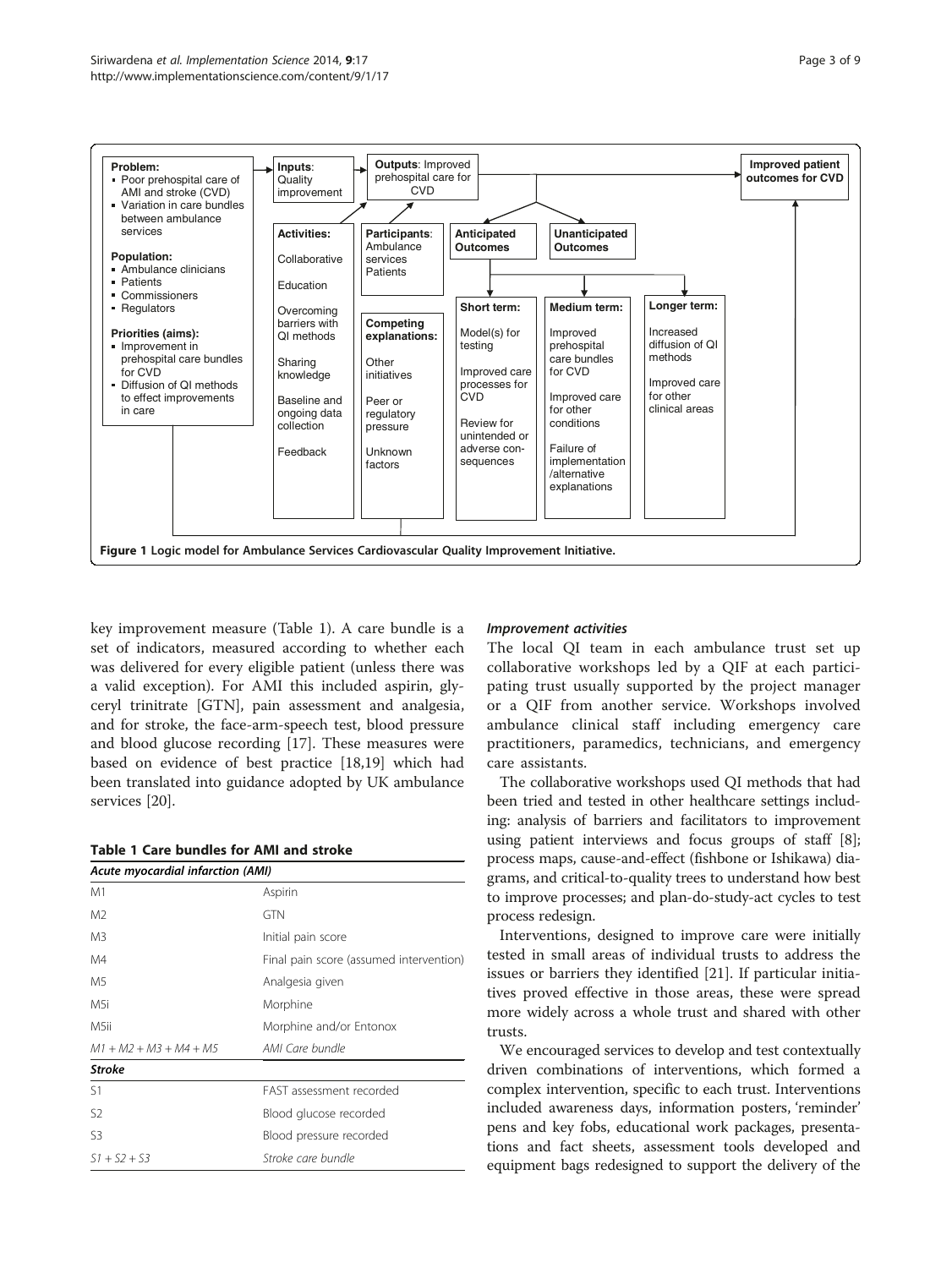care bundles. Most trusts implemented aide memoires and checklists to prompt providers to complete the care bundles as well as mechanisms to ensure timely individualized feedback to frontline staff. One trust also implemented a financial incentive scheme linked to their feedback system.

Knowledge of the interventions and their effect in each service was shared across services using national group meetings (three meetings during the course of the QIC), coordinating meetings, monthly teleconferences for QIFs, and an electronic repository to store and disseminate information.

#### Feedback

Eleven of the 12 trusts completing the QIC submitted data on performance for individual indicators, care bundles, and the age and gender of patients included in the study. QIFs were also asked to report monthly on the interventions that took place through a written feedback form, and this information was also shared and discussed during monthly teleconferences with the lead QIF who also reported back to the expert team.

Control charts of weekly performance data (from Monday to Sunday) consisting of 25 records (or all cases if there were fewer than 25) from each trust were used to analyze changes in performance over time and these were fed back to local QI teams every three months. Control charts were annotated with interventions implemented by each service to understand which interventions were effective and estimate the size of their effect [[22\]](#page-8-0).

#### Data collection and analysis

We used two methods performed independently to measure outcomes.

First, we established baseline rates for care bundle performance for ambulance services. This was part of the National Ambulance Clinical Performance Indicator (NCPI) project that started before the collaborative began. We used measurement methods developed for ambulance clinical indicators [\[23\]](#page-8-0) that involved collecting samples of up to 300 cases during one month from each organization, assessing the indicator in these cases and comparing this across services using funnel plots (Additional file [1](#page-7-0): Figures S4 and S5). We showed baselines rates overall of 43% for AMI (in May 2008) and 83% (in July 2009) for stroke. The same method was used to show rates across services towards the end of the QIC.

Second, during the QIC we also collected and analyzed AMI and stroke data weekly. We used records generated during each week for the first 25 patients with AMI and stroke from each trust. This number was chosen based on average numbers of cases of AMI per week from a

pilot data collection [\[5\]](#page-7-0). Data were collected prospectively and plotted weekly from January to June 2010 to ensure a sufficient period to establish baseline variation and secular trends. We continued collecting data weekly from 1 July 2010 to the end of the QIC on 28 February 2012.

The care bundle was defined as having been delivered if all the elements were undertaken: if an element was refused or otherwise contraindicated that element was treated as undertaken and the bundle was counted as delivered if all the other elements were carried out. Data collection, accuracy, and completeness were previously validated and refined as part of the NCPI project [\[23](#page-8-0)].

We conducted a preliminary analysis which showed a non-linear relationship between patients' age and receipt of the care bundle, and we therefore used a logistic regression with three predictor variables: time (measured in weeks but presented per four weeks), gender, and a non-linear effect of age using a spline function, to predict receipt of the care bundle as a binary outcome (yes/no). The analysis over the whole time period of the QIC provided a model responsive either to gradual change over the time course or to a sudden change occurring at an unspecified point during the period in question.

The model was fitted separately to each trust and the coefficient for time and its standard error were then extracted from each fit and plotted using a forest plot. In this plot, the central estimate was plotted as a square with area proportional to the amount of information provided by that trust and a line representing the 95% confidence interval. For reference, a summary value was computed using a fixed effects model using the package Metafor [[24\]](#page-8-0). Although in systematic reviews random effects models are often chosen especially when there is substantial heterogeneity, in this case the intention was to summarize the trusts involved rather than to generalize to a population of trusts and so the use of a fixed effects model was deemed more appropriate [\[25](#page-8-0)].

# Results

All twelve English ambulance services originally agreed to participate in the QIC. One trust (trust six) formally withdrew in January 2012 due to conflicting pressures.

We included 19,446 patients with AMI and 25,373 patients with stroke in the analysis. The effect of time was for universal improvement for all trusts for AMI and stroke despite considerable heterogeneity; some trusts made substantial changes in performance compared with others (Figures [2](#page-4-0) and [3\)](#page-4-0).

The forest plots show the results from the model using time as a continuous variable. The confidence intervals demonstrated significant effects, except for trusts three and seven for AMI (Figure [2](#page-4-0)) and trusts one, four, and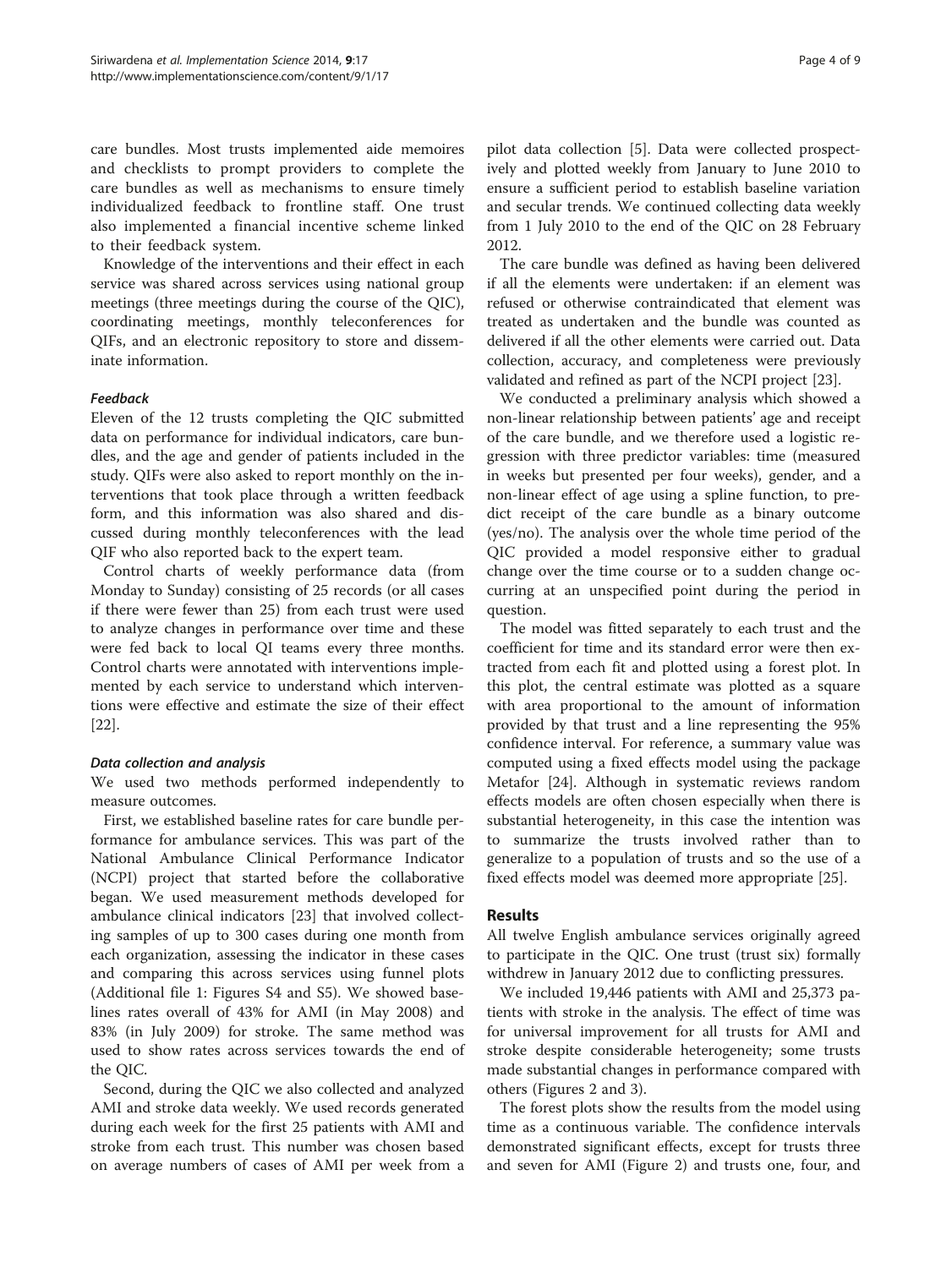<span id="page-4-0"></span>

eight for stroke (Figure 3). There were statistically significant improvements in nine (of 12) participating trusts for the AMI care bundle (OR 1.04, 95% CI 1.04, 1.04) and eight (of 12) for the stroke care bundle (OR 1.06, 95% CI 1.05, 1.07). Ten of 12 trusts showed a significant improvement in either the AMI or stroke care bundle, and seven (of 12) showed significant improvements for both AMI and stroke.

The improvements, where these occurred, were due to reduction in variation and shifts in performance following

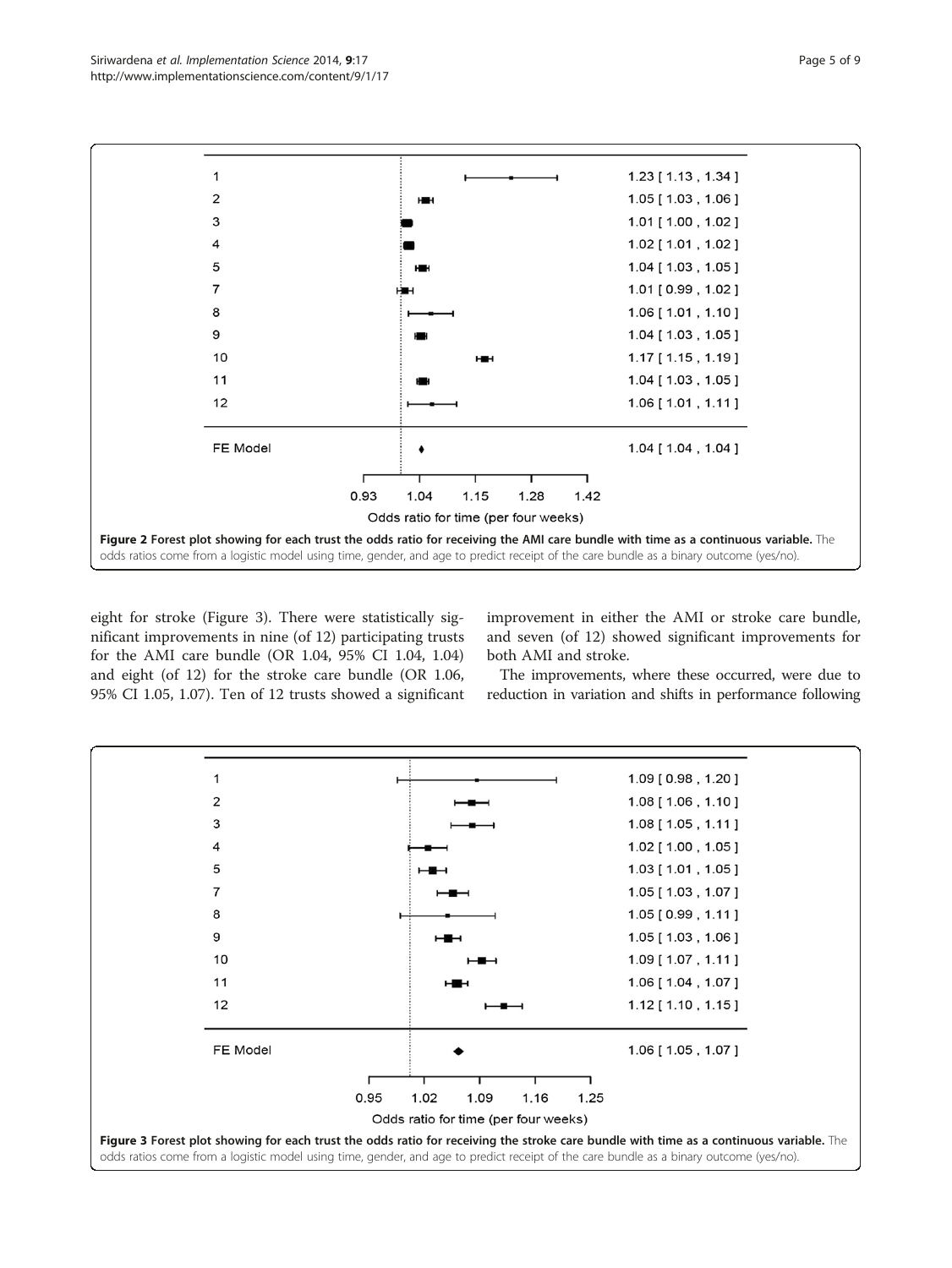the improvement efforts (Additional file [1:](#page-7-0) Figures S8–S11) rather than reflecting a secular trend or gradual adoption of care bundles.

The overall charts show wide variation from January to June 2010, i.e., before improvement activities began, with a shift in care from November 2010 and a further shift in care from November 2011 (Additional file [1](#page-7-0): Figures S12 and S13). Reductions in variation and shifts in care occurred initially after improvement activities began in most trusts.

National clinical indicator measures showed independently that overall performance for the care bundle for AMI increased nationally in England from 43 to 79% and for stroke from 83 to 96% following the QIC (Additional file [1](#page-7-0): Figures S4–S7).

Although various combinations of interventions were used to improve care, tailored according to analysis of barriers in each trust, the two interventions most often used by successful services were provider prompts (checklists) and clinical feedback to frontline staff (see key interventions column labelled 'Checklists, prompts or aide-memoires in Table 2). These interventions were associated with significant changes in the control chart data, which also meant they were shared more rapidly across services.

# **Discussion**

#### Summary

This was the first large-scale national prehospital QIC involving ambulance services worldwide. Eleven of the twelve English trusts completed the QIC and all showed significant improvement in either stroke or AMI care bundle; seven demonstrating significant improvements for both. The QIC achieved its aim of applying quality improvement methods to improve care for patients with AMI or stroke presenting to ambulance services in England. We showed that QICs can be successful in the context of prehospital urgent care through engagement of staff in the use of quality improvement methods and by providing individual feedback to frontline clinicians.

# Strengths and weaknesses

The strengths of the study included the national scale and the mixed methods design which included interrupted time series, multiple case studies and pattern matching linking these to understand the improvements that occurred and how these came about.

Because this was a national collaborative we were not able to exclude or control for other factors which may have reduced variation or increased performance. We were not aware of such factors operating at a national level during the time course of the QIC. If there had been an external factor causing change to the care bundles we would have expected change to occur broadly simultaneously in the trusts and to approximately the same extent. As the results we have presented show, this did not happen: trusts changed at different times and some did not change very much, if at all.

We could not account for comorbidity or demographic variables other than age or gender that could affect care, including socioeconomic deprivation, ethnicity, and rurality. Despite these limitations, we feel the lessons from this QIC are generalizable to other

Table 2 Effect of performance on care bundles for AMI and stroke and key interventions used in English ambulance services 2010-2012

| <b>Ambulance</b><br>service | <b>Effect on performance</b> |               |                          |                            | Key interventions                       |                          |                          |
|-----------------------------|------------------------------|---------------|--------------------------|----------------------------|-----------------------------------------|--------------------------|--------------------------|
|                             | AMI                          | <b>Stroke</b> | AMI or stroke            | <b>Both AMI and stroke</b> | Checklists, prompts or<br>aide-memoires | Individual feedback      | Group feedback           |
|                             | Yes                          | No            | Yes                      | No                         | Yes                                     | No                       | Yes                      |
| $\overline{2}$              | Yes                          | Yes           | Yes                      | Yes                        | No                                      | No                       | <b>No</b>                |
| 3                           | No                           | Yes           | Yes                      | No                         | No                                      | No                       | <b>No</b>                |
| 4                           | Yes*                         | No            | Yes                      | Yes                        | No                                      | No                       | No                       |
| 5                           | Yes                          | Yes*          | Yes                      | Yes                        | Yes                                     | No                       | No                       |
| 6                           | $\overline{\phantom{0}}$     |               | $\overline{\phantom{a}}$ | No                         |                                         | $\overline{\phantom{a}}$ | $\overline{\phantom{a}}$ |
| 7                           | No                           | Yes           | Yes                      | No                         | Yes                                     | No                       | No                       |
| 8                           | Yes*                         | No            | Yes                      | No                         | Yes (late)                              | No                       | Yes                      |
| 9                           | Yes                          | Yes           | Yes                      | Yes                        | Yes                                     | Yes                      | <b>No</b>                |
| 10                          | Yes                          | Yes           | Yes                      | Yes                        | Yes                                     | Yes                      | Yes**                    |
| 11                          | Yes                          | Yes           | Yes                      | Yes                        | Yes                                     | Yes                      | <b>No</b>                |
| 12                          | Yes                          | Yes           | Yes                      | Yes                        | Yes                                     | No                       | Yes                      |

\*Odds ratio 1.01-1.03 (compared to OR ≥1.04 for other trusts where greater improvement occurred).

\*\*With group financial incentives to ambulance stations.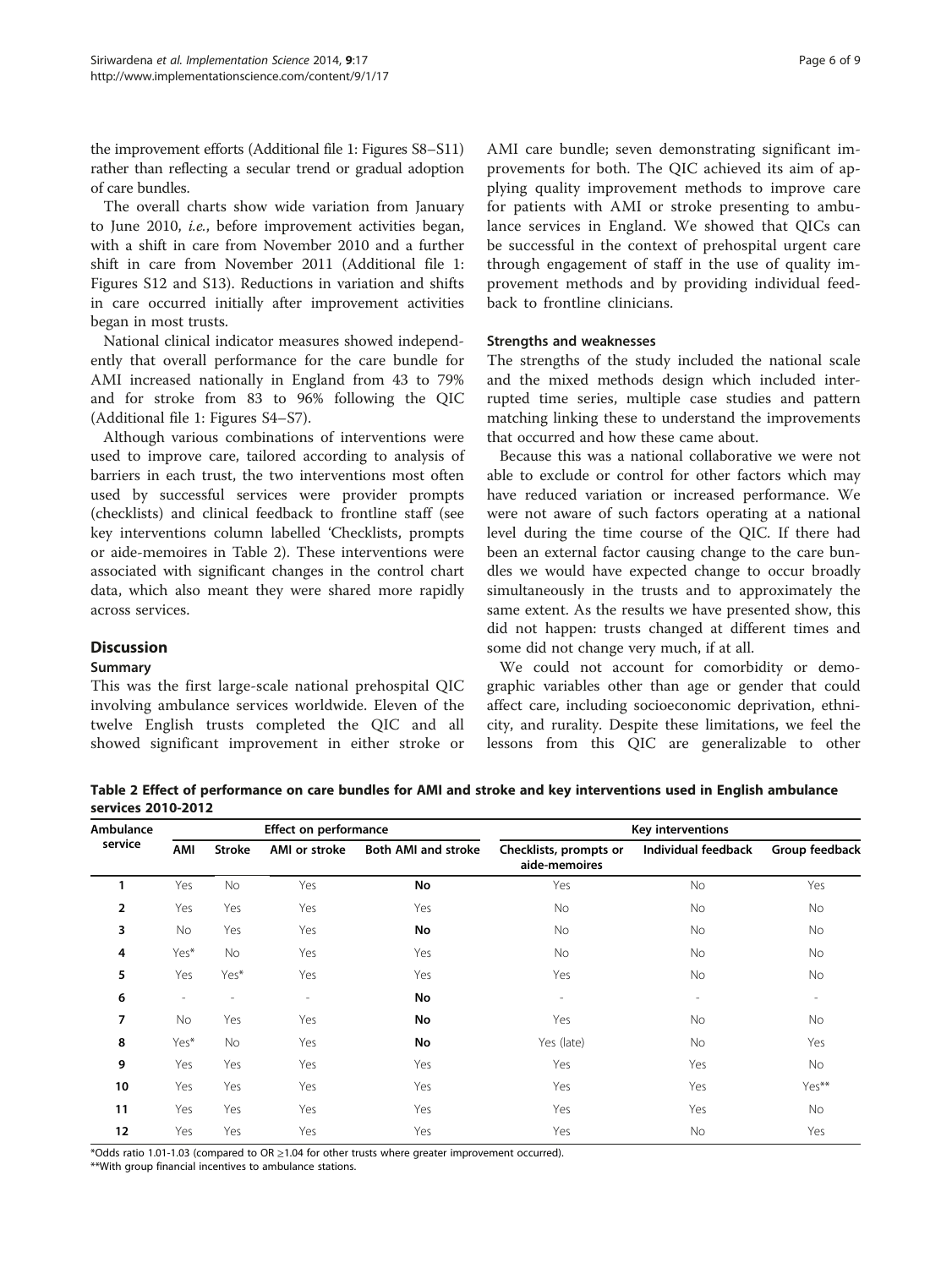prehospital services in the developed world, and other areas of urgent and emergency care.

#### Determinants of success

A systematic review of QICs suggested that possible factors contributing to empirical success of QI collaboratives were often only weakly predictive and inconsistent between studies; even factors that were identified, such as teamwork being facilitated or collaborative support being provided were linked to short term success only [[26\]](#page-8-0). Schouten et al. developed an instrument based on literature and opinions of QI experts which suggested that three factors, 'sufficient expert team support,' 'effective multidisciplinary teamwork,' and 'helpful collaborative processes' may be key to effectiveness [\[27](#page-8-0)]. Another instrument, developed by Dückers et al. suggested that 'organizational support,' 'team organization,' and 'external change agent support' were important factors for success [[14\]](#page-8-0).

This QIC was designed to provide an environment that supported quality improvement. This was largely through engaging staff, particularly frontline staff at various levels of seniority, to share quality improvement expertise and experience at both local and national levels, and by providing reliable information about improvement throughout [[28\]](#page-8-0). Engaging and involving frontline staff from project inception encouraged them to take ownership of and lead the changes that took place. Engagement also engendered positive responses from colleagues towards the changes that local collaborative members implemented [\[29\]](#page-8-0).

Local teams, supported by local leaders and the national expert team, were able to develop greater skills and knowledge of QI methods in a practical and meaningful way to them through the QIC. We found frontline staff willing to try these new methods and to adopt the suggested changes because they understood these were a way of improving patient care, rather than arbitrary response time targets being met [\[5](#page-7-0)]. Some participating trusts reported that they had adapted these methods to improve the delivery of care for other clinical conditions, such as asthma, suggesting there were 'spill-over' effects' from their learning about QI for AMI and stroke to other conditions.

The nature of the feedback provided through annotated control charts was also reported to be helpful in bringing about change. For example, ambulance services tended initially to use education and passive information dissemination but, because these approaches did not bring about change in the annotated control charts, these were superseded in more successful trusts by active methods such as provider prompts and individualized or team feedback. This resulted in significant shifts in performance in control charts where such methods

were adopted. Less successful trusts were characterized by lack of engagement or delays (e.g., trusts four and eight) in implementing the QIC process.

The detailed picture was more complicated. Trusts two and four did not report using provider prompts and individualized or team feedback interventions but did show improvement in AMI and stroke for trust two, and albeit only a small improvement for trust four. Furthermore, other trusts that used only one of these interventions (e.g., trusts seven and eight) did not show consistent improvement. This suggests that other factors such as the detail of the interventions used and the context of the service in which they were used were also important.

A recently published pilot of a QIC for stroke care in the US showed improvements in care, but this study was limited by problems of data quality and selection of emergency medical services on the basis of use of electronic records and automated quality data [[11\]](#page-7-0). Overall, our findings support the notion of engagement, information, and infrastructure as critically important for success [\[28](#page-8-0)].

#### Challenges

There were contextual challenges at local and national levels. Local teams sometimes found it difficult to implement ideas because of organizational barriers. Some QI teams felt there was insufficient time to undertake the work. Nationally, there were challenges in sustaining engagement from some participating trusts, partly because of organizational and personnel changes and also due to competing pressures, which led one trust to leave the program.

Staff motivation waxed and waned in response to factors outside the control of the project (e.g., resources, localized restructuring, changes to shift rosters and trust performance). One trust sustained staff engagement by resourcing collaborative members' work (through time off in lieu), whereas in other trusts, clinicians invested their time on a voluntary basis. Although many trusts achieved significant improvements despite these constraints, services should provide realistic time and resource for improvements to be achieved, rather than relying on goodwill.

#### Spread

We adopted a variety of methods to communicate progress of the ACSQI to CEOs and senior managers and to feed back the effects of QI approaches. We fed data back to organizations and shared success stories in a way that was meaningful to frontline staff and managers. Annotated control charts, which showed the outcome of changes implemented, and funnel plots showing how services compared with each other [\[23\]](#page-8-0) were powerful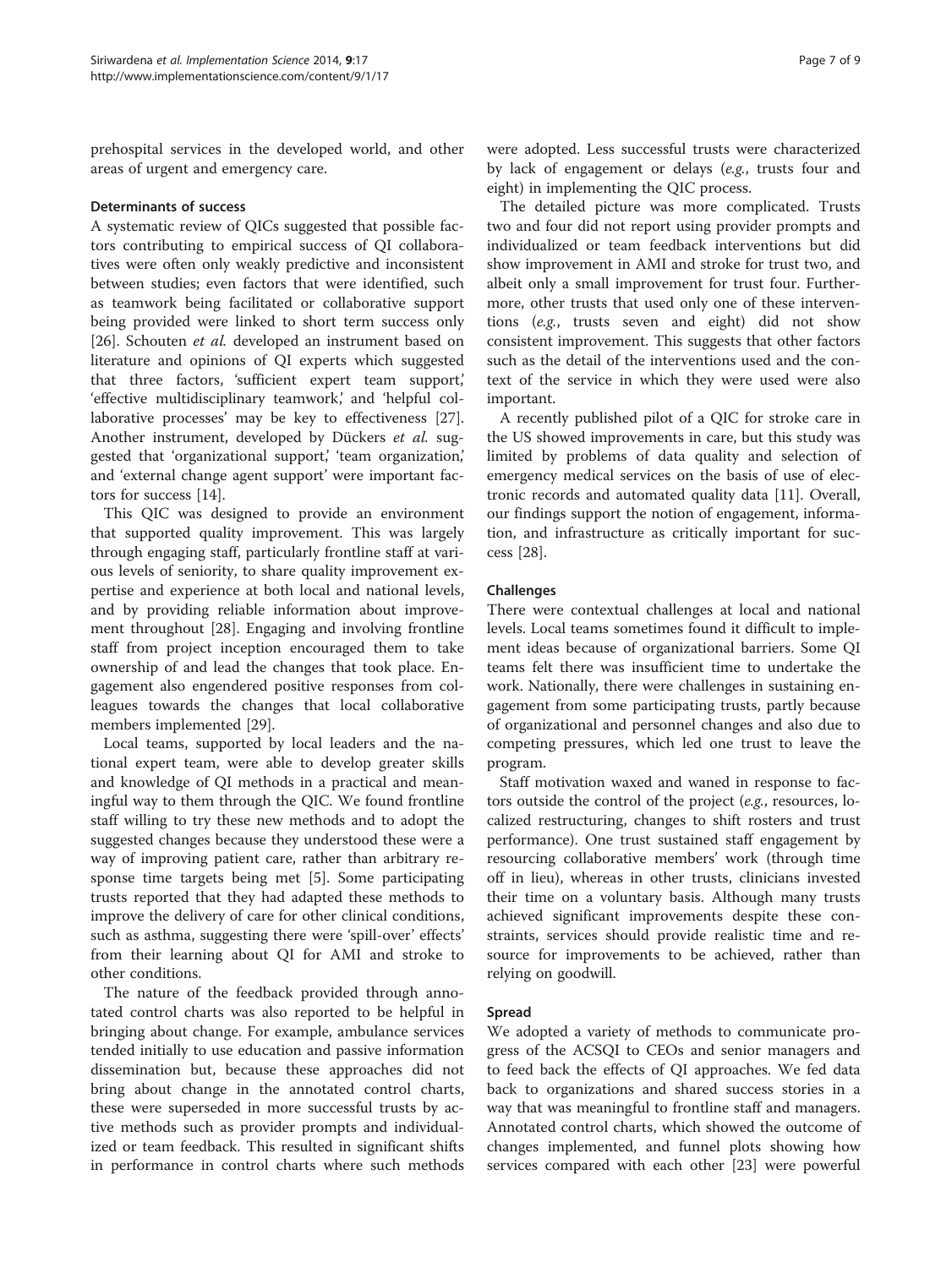<span id="page-7-0"></span>tools which we would recommend to overcome barriers and obtain wider support for spreading successful interventions [\[30\]](#page-8-0).

There were differences in the extent, rate and timing of improvement (i.e., early and later adopters) [\[31](#page-8-0)], reflecting the scale and challenge of the aim of the QIC. For example, trusts four and eight were later adopters showing later and smaller improvements where these occurred. We found it invaluable to cascade the learning and experience acquired by early adopters through QIF visits and teleconferences and three national meetings. This helped maintain engagement in later adopters or organizations that took longer to show improvements.

We maximized the opportunities for interaction, both formal and informal, between participants. We also used the QI network that we developed to support late adopters, for example, by using staff from early adopter sites to attend and facilitate QI workshops in trusts that were slower to make progress. We would recommend that others wishing to conduct a project on a large scale ensure they develop an effective professional communication and support network [[32\]](#page-8-0).

# Conclusions

We found that the specific measures used in this QIC including the use of care bundles as measures, engagement and ownership from front-line staff; application of quality improvement methods (process mapping, plan-do-studyact cycles and annotated control charts), provider prompts and individualized feedback, and opportunities for learning and interaction within and across organizations, helped the collaborative to achieve its aims.

On the basis of this evidence, the care bundles for AMI and stroke have, since this programme, been implemented as part of the national Ambulance Quality Indicator set in England. We are using a multisite comparative case study to explore in greater depth why and how the QIC improved care.

# Additional file

[Additional file 1:](http://www.biomedcentral.com/content/supplementary/1748-5908-9-17-S1.doc) Appendices Figure S4–S13.

#### Competing interests

All authors declare they had no other support from any organization for the submitted work; no financial relationships with any organizations that might have an interest in the submitted work; no other relationships or activities that could appear to have influenced the submitted work.

#### Authors' contributions

ANS had the original idea for the study. ANS, NE and AS were involved in the design and management of the QIC. DS collected the study data. MD undertook statistical analysis and ZD case study data analysis independently of the management of the QIC. All authors were involved in the interpretation and discussion of results. All authors contributed to the writing and review of the various drafts of the report. ANS is guarantor for the study. All authors read and approved the final manuscript.

#### Acknowledgements

This study was part of the Ambulance Service Cardiovascular Quality Initiative funded by the Health Foundation Closing the Gap through Clinical Communities Award. The funding body was not involved in design, data collection, analysis, interpretation, writing of the manuscript or the decision to submit the manuscript for publication. We also thank members of the ASCQI core group which included A. Niroshan Siriwardena, Anne Spaight, Deborah Shaw, Nadya Essam, Fiona Togher, Zowie Davy, Sarah Black, Gurkamal Virdi, Kate Wood, Jean Balfour of Bailey Balfour Consulting Ltd. and David Gozzard, Quality Improvement Advisor, for their support and advice throughout the project. We thank chairs and members of the National Ambulance Services Clinical Quality Group, the National Ambulance Research Steering Group and the Directors of Clinical Care for ambulance services for their guidance and support. We particularly thank the patients who gave their time for interviews. Finally, we thank the many ambulance staff who gave their time and effort unstintingly to improve patient care and the support they were given to do this from ambulance service leaders, including Chief Executives, Medical Directors, Executive Teams, Audit and Research Departments in participating ambulance services.

#### Data sharing

No additional data available.

#### Author details

1 East Midlands Ambulance Service NHS Trust (EMAS), Cross O'Cliff Court, Lincoln LN4 2HN, England. <sup>2</sup>University of Lincoln, Brayford Campus, Lincoln LN6 7TS, England. <sup>3</sup>Freelance statistician, Salisbury, England.

#### Received: 29 September 2013 Accepted: 16 January 2014 Published: 23 January 2014

#### References

- 1. Allender S, Peto V, Scarborough P, Boxer A, Rayner M: Coronary heart disease statistics. University of Oxford: British Heart Foundation Health Promotion Research Group, Department of Public Health; 2007. [http://dro.deakin.edu.](http://dro.deakin.edu.au/eserv/DU:30020499/allender-coronaryheartdiseasestat-2007.pdf) [au/eserv/DU:30020499/allender-coronaryheartdiseasestat-2007.pdf.](http://dro.deakin.edu.au/eserv/DU:30020499/allender-coronaryheartdiseasestat-2007.pdf)
- 2. Giles MF, Rothwell PM: Substantial underestimation of the need for outpatient services for TIA and minor stroke. Age Ageing 2007, 36:676–680.
- 3. Bang A, Grip L, Herlitz J, Kihlgren S, Karlsson T, Caidahl K, Hartford M: Lower mortality after prehospital recognition and treatment followed by fast tracking to coronary care compared with admittance via emergency department in patients with ST-elevation myocardial infarction. Int J Cardiol 2008, 129:325–332.
- 4. Rothwell PM, Giles MF, Chandratheva A, Marquardt L, Geraghty O, Redgrave JN, Lovelock CE, Binney LE, Bull LM, Cuthbertson FC, et al: Effect of urgent treatment of transient ischaemic attack and minor stroke on early recurrent stroke (EXPRESS study): a prospective population-based sequential comparison. Lancet 2007, 370:1432–1442.
- 5. Siriwardena AN, Shaw D, Donohoe R, Black S, Stephenson J: Development and pilot of clinical performance indicators for English ambulance services. Emerg Med J 2010, 27:327-331.
- 6. Snooks H, Evans A, Wells B, Peconi J, Thomas M, Woollard M, Guly H, Jenkinson E, Turner J, Hartley-Sharpe C: What are the highest priorities for research in emergency prehospital care? Emerg Med J 2009, 26:549–550.
- 7. Iqbal M, Spaight PA, Siriwardena AN: Patients' and emergency clinicians' perceptions of improving pre-hospital pain management: a qualitative study. Emerg Med J 2013, 30:e18.
- 8. Togher FJ, Davy Z, Siriwardena AN: Patients' and ambulance service clinicians' experiences of prehospital care for acute myocardial infarction and stroke: a qualitative study. Emerg Med J 2013, 30:942-8.
- 9. Hulscher M, Schouten LM, Grol R: Collaboratives. London: The Health Foundation; 2009. [http://www.health.org.uk/public/cms/75/76/313/569/](http://www.health.org.uk/public/cms/75/76/313/569/Collaboratives.pdf?realName=38zdpJ.pdf) [Collaboratives.pdf?realName=38zdpJ.pdf.](http://www.health.org.uk/public/cms/75/76/313/569/Collaboratives.pdf?realName=38zdpJ.pdf)
- 10. Schouten LM, Hulscher ME, van Everdingen JJ, Huijsman R, Grol RP: Evidence for the impact of quality improvement collaboratives: systematic review. BMJ 2008, 336:1491–1494.
- 11. Daudelin DH, Kulick ER, D'Amore K, Lutz JS, Barrientos MT, Foell K: The Massachusetts Emergency Medical Service Stroke Quality Improvement Collaborative, 2009–2012. Prev Chronic Dis 2013, 10:E161.
- 12. Yin RK: Case study research: design and methods. Thousand Oaks, Calif: Sage Publications; 2003.